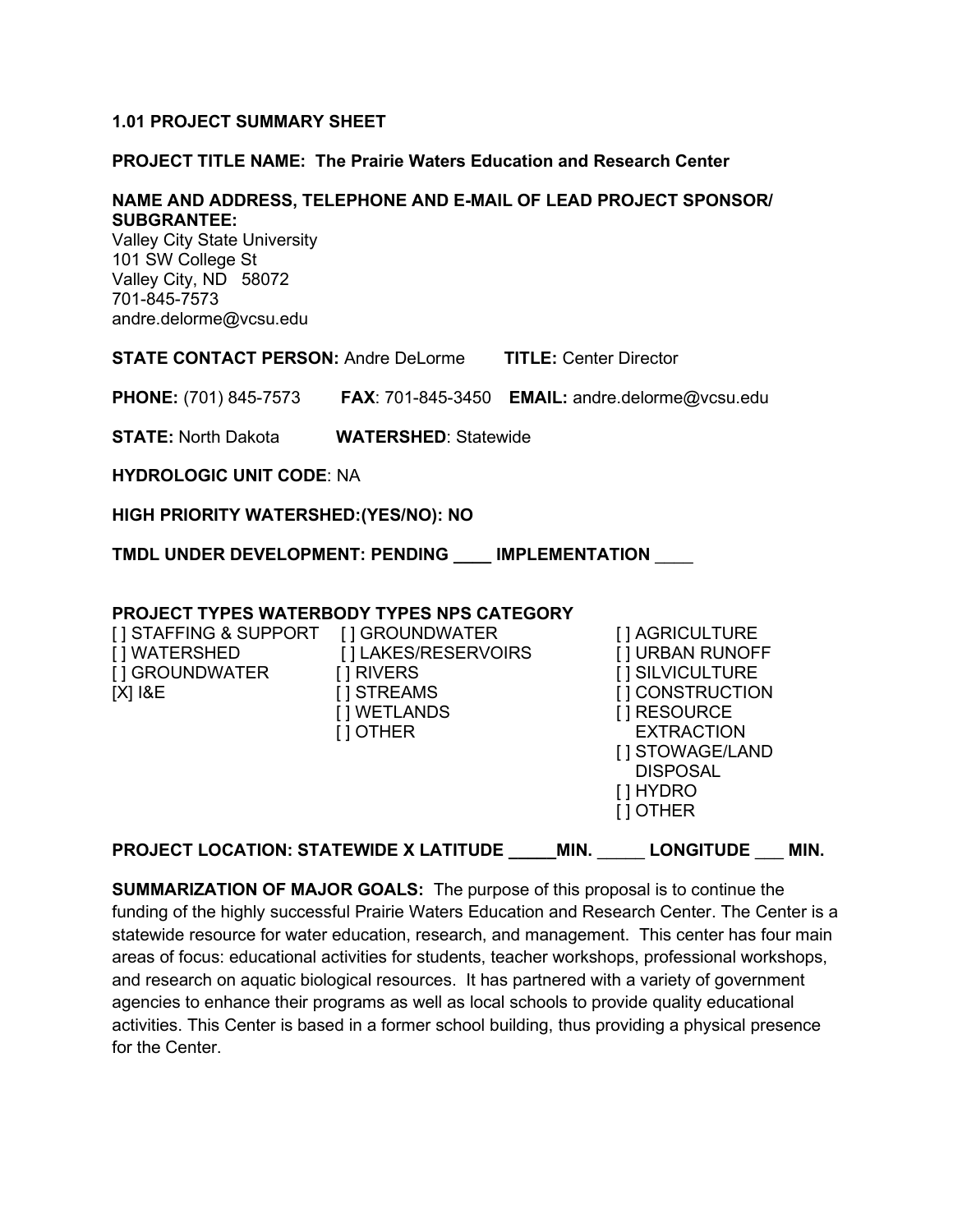## **FY2020 319 Funds requested: \$390.000; Match \$260,000; Other Federal Funds \$0; 319 Funded Fulltime Personnel: 1.62**

**Length of proposal: 33 months from Oct. 1st, 2020 to June 30th, 2023**

## **Total Project Cost: \$650,000**

### **PROJECT DESCRIPTION:**

We aim to raise awareness of non-point source (NPS) pollution through the activities of our Center dedicated to water education. We are a learning center dedicated to water education that serves a wide variety of clientele including students, teachers, and resource personnel.

Prairie Waters is dedicated to collaboration working with agencies such as the Department of Environmental Quality (DEQ), the State Water Commission, the North Dakota Game and Fish, the North Dakota Department of Parks and Recreation, and state Soil Conservation districts to produce a set of activities that cover a range of water issues in relation to NPS pollution. This center works with currently established educational entities such as Project Wet, River Watch, and Envirothon to provide educational experiences about water issues to a wide range of clients. Activities related to the Center include

- Educational activities for school groups
	- o Bringing in school groups to the Center for educational activities related to water and NPS pollution.
	- $\circ$  Doing outreach programs for schools and other educational entities.
	- o Acting as a support center for the River Watch program in North Dakota.
- Provide workshops for teachers in water education.
- Provide a site for workshops for resource professionals.
- House a research lab that addresses water issues in North Dakota.

This proposal is being written to extend the 319 grants awarded to Prairie Waters in past years. Our current award will take us to September 30, 2020, three months into fiscal year 2020. We anticipate that this proposal will add 36 months of operation which should take us to Sept 30<sup>th</sup>, 2023. We are very appreciative of the support from the 319 program.

## **2.0 STATEMENT OF NEED**

**2.1** Non-point source pollution is a problem that can have many negative effects on the state's water resources. It is important that the causes and effects of NPS pollution are well understood by citizens of our state. Knowledge of not only what NPS pollution is,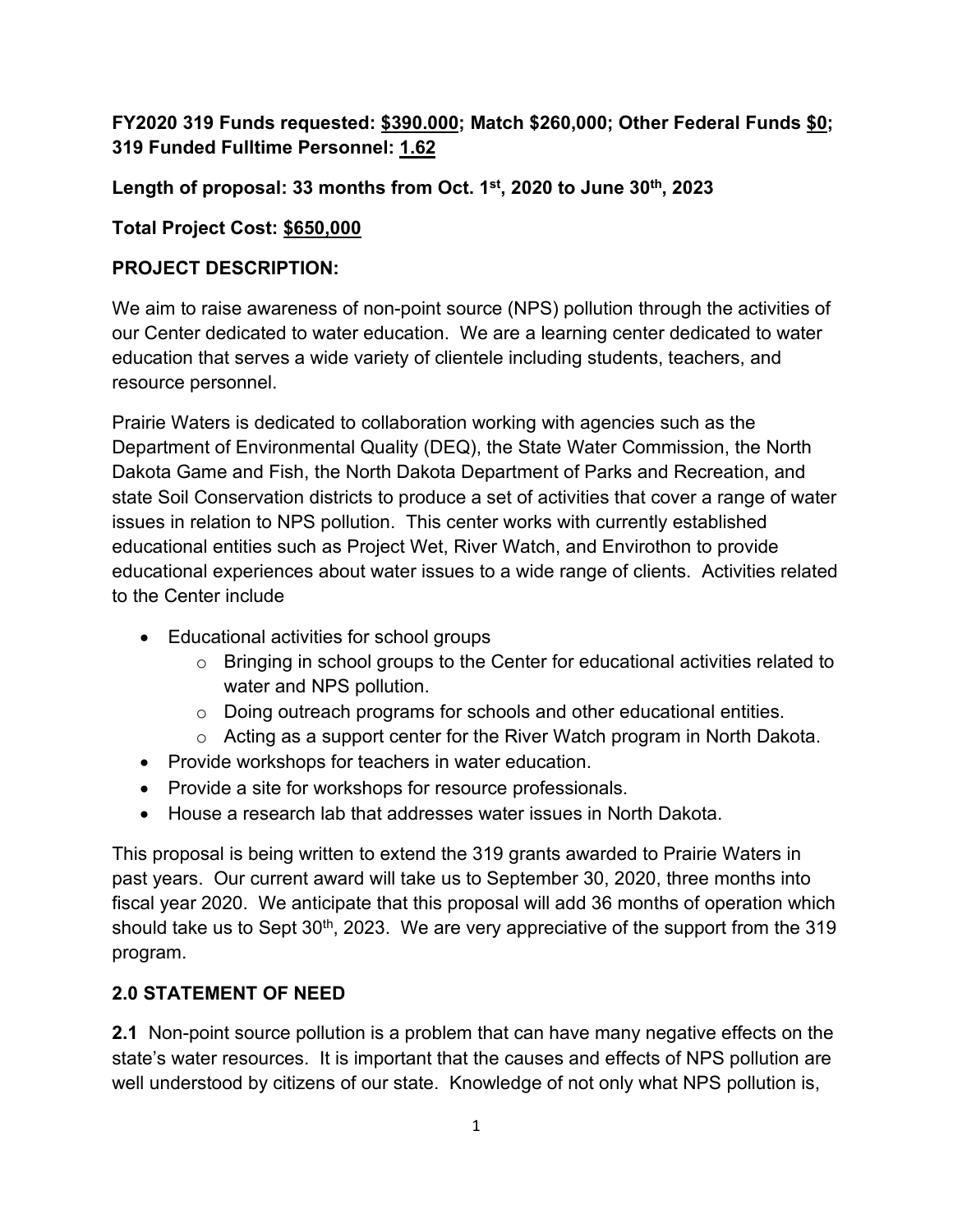but also how the amount of NPS pollution is affected by a wide variety of water issues ranging from flooding, to farming practices, to drought, to wetland drainage is important. Our Center examines these components of NPS pollution in a variety of ways. The Center gives K-12 students hands on activities that demonstrate many features of NPS pollution. An excellent example of this is the River Watch program which is organized and run by the Center. The program engages high school students in doing river chemistry monitoring on rivers and streams in North Dakota. We have recently entered into a collaboration with the International Water Institute to assist them in their training of River Watch school groups in macroinvertebrate collection techniques for water monitoring. We also partner with other entities in the state that focus on NPS to deliver quality education to both youth and professionals. The Center addresses Task 1 for the Information and Education Objective in the North Dakota NPS Management Program Plan: 2015 - 2020. We deliver a balanced statewide program that addresses NPS issues and work with local resource managers to better understand the implications of NPS pollution.

An important focus of all our activities with students will be active participation in their learning and, whenever possible, getting them outside and either next to, on, or in the water. Educational research has shown that these types of active learning experiences do a better job of engaging students and lead to a better understanding of scientific principles.

Another need this Center fulfills is to provide teachers the information and activities to help educate their students on water related issues. Even many high school science teachers with a strong Biology background have little formal training in water issues. Most elementary school teachers have very little science training at all. By providing teachers with workshops and having them participate in activities with their classes we facilitate teacher knowledge in water issues in general and NPS in particular.

The Center also acts as a place to bring resource professionals together for workshops and discussion related to NPS pollution. We have held workshops for NRCS and Soil Conservation District personnel on several NPS issues from Bio Assessment techniques to proper water quality sample collection.

While there may be some concern about overlap between the Center and the other NPS educational programs such as Project WET, Envirothon, and ECO Ed. camp; we see this as a synergistic relationship that has strengthened all programs. We held a joint summer workshop with Project WET where we brought over 30 teachers together for watershed information and training. We have become involved in the Envirothon program, helping to prepare and run the aquatics portion of the program. For the past six years we have helped with the Ransom County ECO Ed. program. In addition, we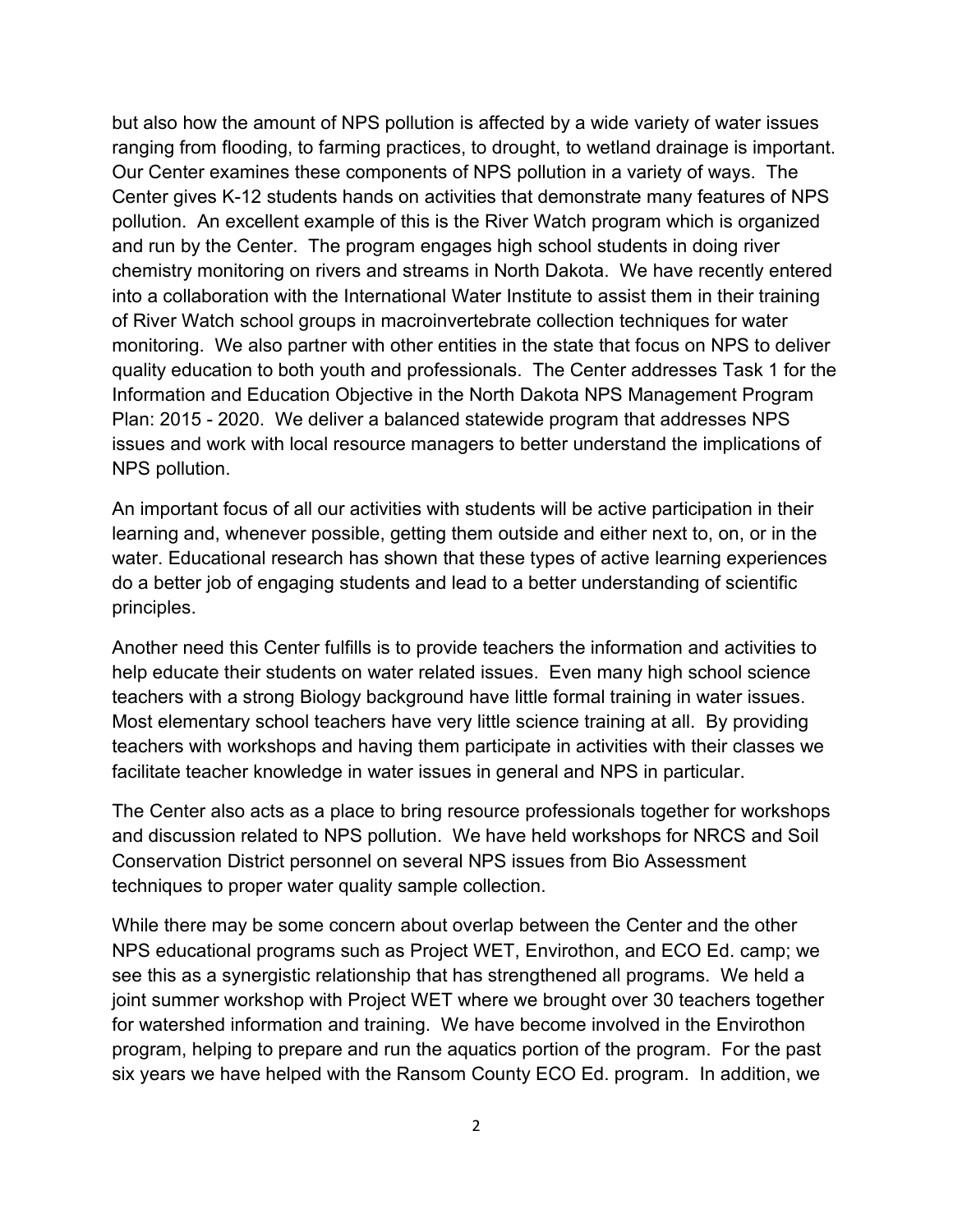have helped with the Cass County ECO Ed., the Adams County Eco-ed, and the Slope/Hettinger County ECO Ed. programs.

**2.2** The Center targets a wide audience with three main areas. The first, school groups, are an excellent audience for our Center because these students are the future of our state and instilling knowledge of water issues will produce a more concerned and informed group of citizens. The second area, teachers and educators, are also important targets for our Center. Elementary education teachers especially have little or no training in NPS pollution and water issues education. To put it bluntly, teachers are more likely to teach subjects that they are familiar with and understand themselves. Providing them with information and support will greatly increase awareness and lead to more classroom activities on water issues. The collaborations with other programs such as Project Wet, Envirothon, and River Watch play a strong role in reaching both school groups and educators. Finally, working with resource personnel, farmers, and producers will allow us to provide a service to several state agencies and to North Dakota's agricultural businesses.

## **3.0 PROJECT DESCRIPTION**

As stated earlier, the Center has four main areas of focus. A further description of those areas follows plus you can visit our website: http://www.vcsu.edu/prairiewaters/.

**Educational activities for school groups** – Our work with school groups is a combination of onsite activities at Prairie Waters and outreach programs to accommodate schools who may not be able to travel to Prairie Waters. A variety of activities are done at the Center, others are hands-on field trips to any one of several aquatic resources in the near vicinity of the Center. Examples of some of the subjects covered in our activities are watersheds, aquatic macroinvertebrates, flooding, fish, biomonitoring, stream erosion, and wetlands studies to name a few.

Primarily our efforts have centered on "one-time" engagements with school groups. For instance, the Enderlin third graders may come out to our facility for a day and we do 4 – 6 different activities with them. We usually see them once a year. In our proposal we started a pilot program to do more long-term interactions with particular school groups. The idea is instead of just once a year, set up a sequence of several trips with a group of students to do more in depth education on specific topics related to water quality and NPS. This is beneficial is several ways:

- We schedule these in late fall through the winter and early spring. This is normally a time where we are not well utilized.
- It will strengthen our working relationship with the schools. Not only does it involve the teacher but we will need to have buy in from the administration also.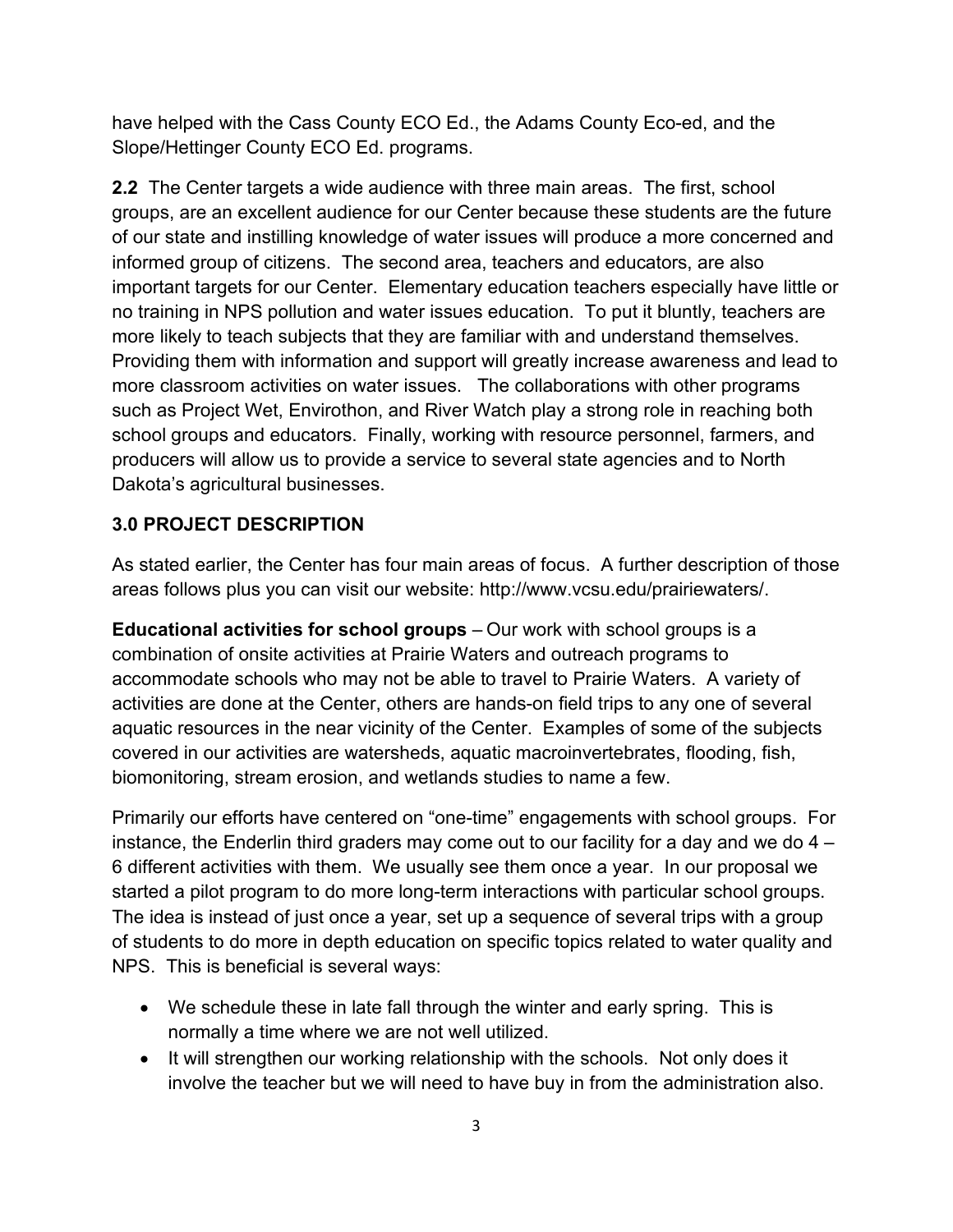• Most importantly it will be a better educational experience for the students. We will be able to go more in depth and stress areas related to NPS.

This past school year (18-19) we worked with Litchville-Marion school to bring their  $3<sup>rd</sup>$  – 6th graders, a total of 38 students into this program. They come out six times, once a month from November to April. It worked out well and we are repeating it again this year. As we work out the details we are hoping to expand it to other schools. There are several other centers that have had success with this type of arrangement. Sully's Hill National Game Preserve has an arrangement with Devils Lake schools and the Prairie Wetlands Learning Center in Fergus Falls has on onsite  $4<sup>th</sup>$  and  $5<sup>th</sup>$  grade program where students from Fergus Falls schools come out for half a day as part of their curriculum. Our current one-day approach will continue because there are many schools that are just not close enough to Prairie Waters for the multiday approach to work. We hope to see in the future a good blend of the two approaches at our center.

We also do summer programs with kids. We run a couple of day camps that run three days each. One is for  $5<sup>th</sup>$  and  $6<sup>th</sup>$  graders and is titled "Splashin Around". The other is a fishing camp for  $7<sup>th</sup>$  and  $8<sup>th</sup>$  graders. We also have done activities at the 4-H camp in Washburn in past summers.

One of the prime responsibilities of the Center is to act as the coordination center for River Watch. River Watch is a program that involves a team of high school students in river monitoring. The objectives of the program are as follows:

- Improved citizen awareness and understanding of watersheds and proper land and water stewardship practices.
- Sustainable citizen based, scientifically sound monitoring using standard methods, equipment, and training.
- Availability of useful, reliable, comparable water quality data for analysis, evaluation, and decision making.
- Sound resource management decisions based on quality data and informed discussion.

The students take water quality measurements in a river or stream in their area and are encouraged to examine how certain factors affect the water quality. This program does an excellent job of introducing students to water quality parameters and what they mean in relation to NPS pollution. We provide training for the teacher and students at the Center and are available to visit the school as needed for trouble shooting and support services. In addition, the Center will purchase the supplies needed for the monitoring and supply it to the schools. If a school decides to leave the program we can take back the equipment and provide it to another school. We also cover 60% of the school's cost for travel and substitute teachers, meaning the school is responsible for 40% of the cost. This ensures that schools have a commitment to the program. Current River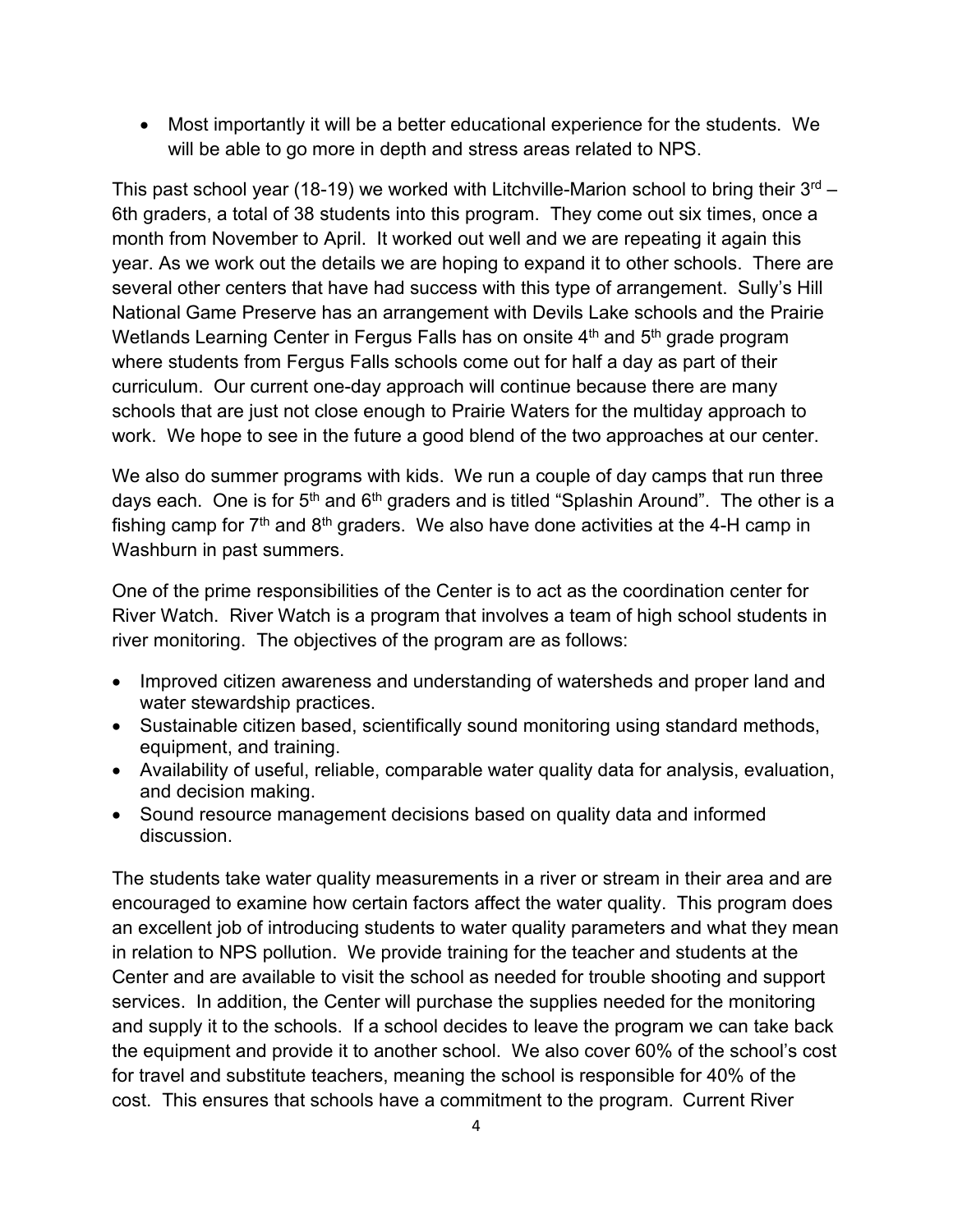Watch participating schools are: West Fargo, Mayville-Portland-Clifford-Galesburg, Fargo Oak Grove, Montpelier, Stanley, and Linton-Hazelton. One of the examples of success for this program has been our River Watch presentations at the 2012, 2014, 2016, and 2018 North Dakota Water Quality Monitoring Council Conference. We had several schools give power point presentations on their projects to a room full of resource professionals; feedback from both the students and the attendees to the conference has been overwhelmingly positive.

We have added a new initiative to River Watch. We recently become aware of an initiative from the Stroud Water Research Center called EnviroDIY (see their website at https://envirodiy.org/). This is meant to be a low-cost do-it-yourself environmental science and monitoring program. We are using EnviroDIY primarily as a source of information and components for stand-alone monitoring stations. They developed a low-cost computer board for data logging which we used to design our own stream monitoring system. By combining the data logger with various probes, River Watch groups can have their own monitoring station that is recording long term data over months. The station has a battery that is recharged with a solar panel which enables it to be an unattended station that takes readings at specific time intervals. It has a wifi interface so someone can come around and download the data at a regular interval. We are currently working with a system that takes readings every 2 hours which provides 12 readings per day. One of the drawbacks of traditional River Watch data collecting is that many of the schools have a hard time collecting enough data during the school year. Often they only get out to sample 3 or 4 times in the Fall or Spring. With the data logger, instead of 3 or 4 readings at different points in time, the groups would have many data points to analyze. We experimented with two prototype units in the Fall of 2018 and in August 2019 had a workshop for Teachers interested in using the monitoring station. In the Fall of 2019, we installed 6 stations, one at Prairie Waters in Spring Creek and the other five in various rivers and streams around the state. The rivers or streams are listed below along with the school that is using it.

- The James River near Montpelier; Montpelier High School
- Swan Creek near Casselton; Central Cass High School
- Souris River in Minot; Minot High School
- Hay Creek in Bismarck; Bismarck High School
- Middle Branch of the Goose River; Mayville Portland C-G High School

We are hoping that the data and operation of these stations will help us improve and perfect out system. We are developing a manual on the design and use of the station along with ideas for class activities that utilize the data. We have included funding in this proposal to continue this initiative (see Task 6 in section 3.2 of this document).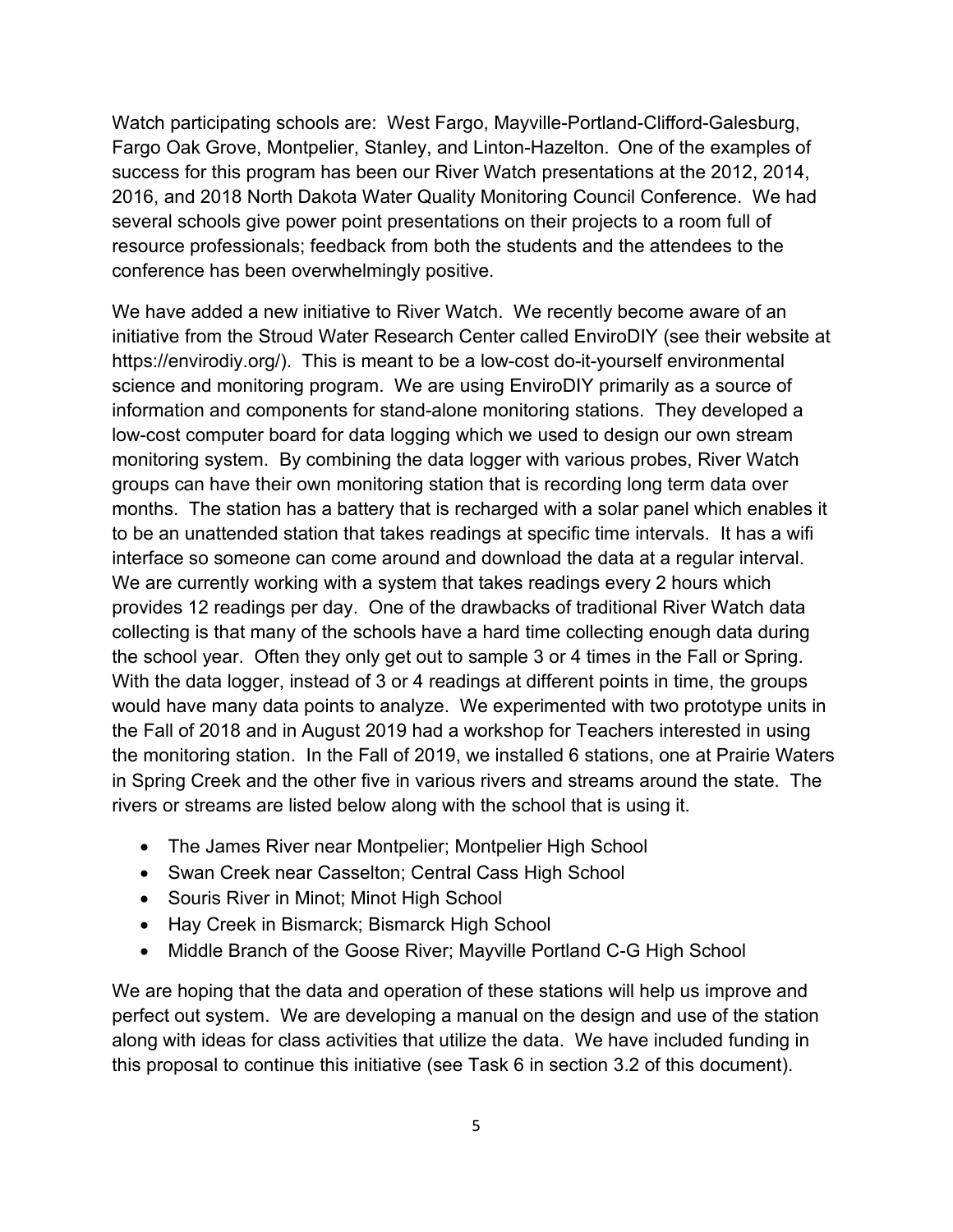**Teacher training –** The Center provides workshops in water education for teachers. These include workshops for Project Wet and training for River Watch, but also will include other workshops. We will hold at least one River Watch symposium where teachers and their students will come and present their work. This workshop takes place during the school year, most likely in late Fall or early Spring.

We are also looking at developing pre-service workshops for students in our Science education programs and elementary education programs. We see the Center as being a very useful resource for area teachers.

**Professional workshops** – The site will provide an avenue for agencies to provide training related to water management issues. For instance, we have held a workshop on biomonitoring for Soil Conservation District (SCD) personnel and other resource professionals. This worked particularly well since the VCSU Macroinvertebrate Lab is the contract lab for the DEQ's aquatic macroinvertebrate biomonitoring program. Other workshops included a daylong seminar titled "Water 101" which covered basic water quality information and a water quality sampling workshop for training professionals on how to properly take a water quality sample. We will work with personnel from the NRCS and the soil conservation districts to identify and provide needed workshops. We have a workshop in either late April or early May with the DEQ establish a certification process for water quality sampling. We will continue to refine this process.

**Summary of accomplishments** - Below is a summary of the number of people served over the last 4 years. We saw a slight downturn in number of students served in FY 16- 17, but so far in FY 17-18 and FY18-19 those numbers have rebounded very well.

| FY       | Dates of Fiscal Year          | Students | <b>Teachers</b> | Other | Total |
|----------|-------------------------------|----------|-----------------|-------|-------|
| FY 15-16 | July 1, 2015 to June 30, 2016 | 2,236    | 158             | 110   | 2,504 |
| FY 16-17 | July 1, 2016 to June 30, 2017 | 1,966    | 189             | 122   | 2,277 |
| FY 17-18 | July 1, 2017 to June 30, 2018 | 2,562    | 175             | 64    | 2,801 |
| FY 18-19 | July 1, 2018 to June 30, 2019 | 2,578    | 164             | 118   | 2,860 |

Table 1. Overview of participants in Prairie Waters activities by fiscal year.

Here is a list of different activities we have done over the last 4 years.

#### **FY 15-16**

- STEM Teacher's workshop
- Water Sampling Certification workshop
- Prairie Waters and Red River Water Festivals
- Eco Ed camps
- West Fargo  $7<sup>th</sup>$  grade Bio Blitz
- Midkota and Lamoure Wetland fall, winter and spring visits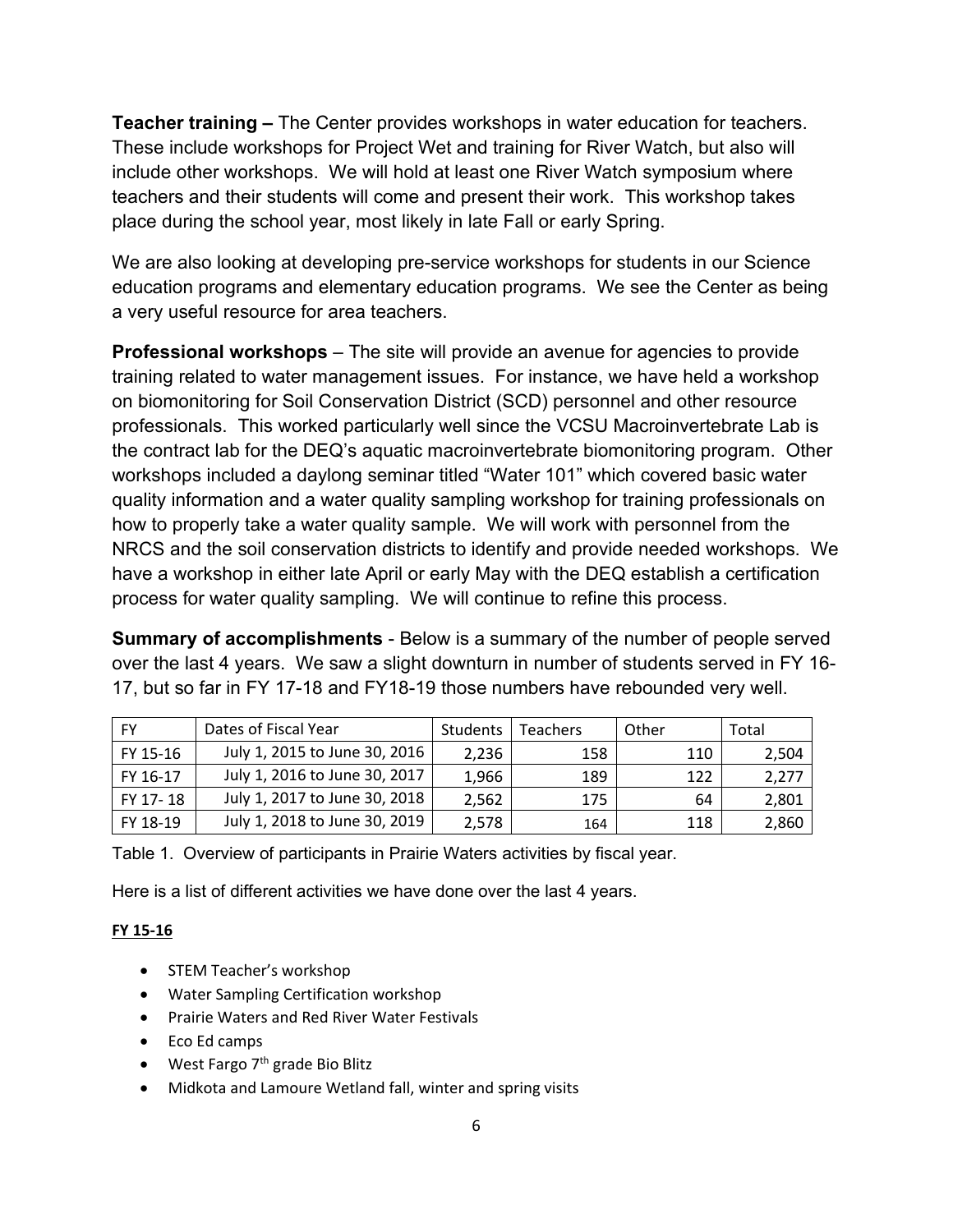• Helga Sorenson Great NW Energy Coop—teacher in-service Williston.

#### **FY 16-17**

- 4-H Summer Camp
- Presentation to Jamestown and Valley City Kiwanis
- STEM Teachers Workshop
- Eco Ed camps
- VCSU Elementary science methods students.
- Midkota school came for the wetland fall, winter, spring.
- Water 101 included professionals from ND Public Service commission, Grand Forks, Foster and McLean SCD, NDDoH, and Ducks Unlimited.
- Water Sampling Certification workshop
- STEM for girls in Jamestown.

### **FY 17-18**

- VCSU and NDSU Elementary science methods,
- Eco Ed camps
- Pilot program with Litchville-Marion grade school
- LaMoure Environmental science is coming for the wetland study.
- Jamestown STEM for girls
- Presented at ND Science and Math teacher's convention.

#### **FY 18-19**

- Water Festival: Oakes, Montpelier, Lisbon, Enderlin, Maple Valley, LaMoure, Hope-Page
- Project WET Wonders of Wetlands Teacher's Workshop:
- Summer Camps
- Litchville-Marion 3rd-6th grades Elementary Enrichment: monthly trips to Prairie Waters (6 trips)
- Eco Ed activities for five different counties; Barnes, Ransom, Stutsman, Slope/Hettinger and Adams
- Red River Water Festival;
- Water Sampling Certification workshop

**VCSU Macroinvertebrate Lab Research** – This research lab focuses on aquatic biological resources and water quality in North Dakota. It is currently the identification lab for the DEQ's aquatic macroinvertebrate biomonitoring program and has had many contracts and grants related to North Dakota waters and water quality. In addition, the lab oversees two popular websites that focus on aquatic macroinvertebrates found in North Dakota waters (www.waterbugkey.vcsu.edu and

www.ndfreshwaterinverts.vcsu.edu). These sites were developed by a previous 319 grant and are a valuable resource for the Center. Much of the information, data, and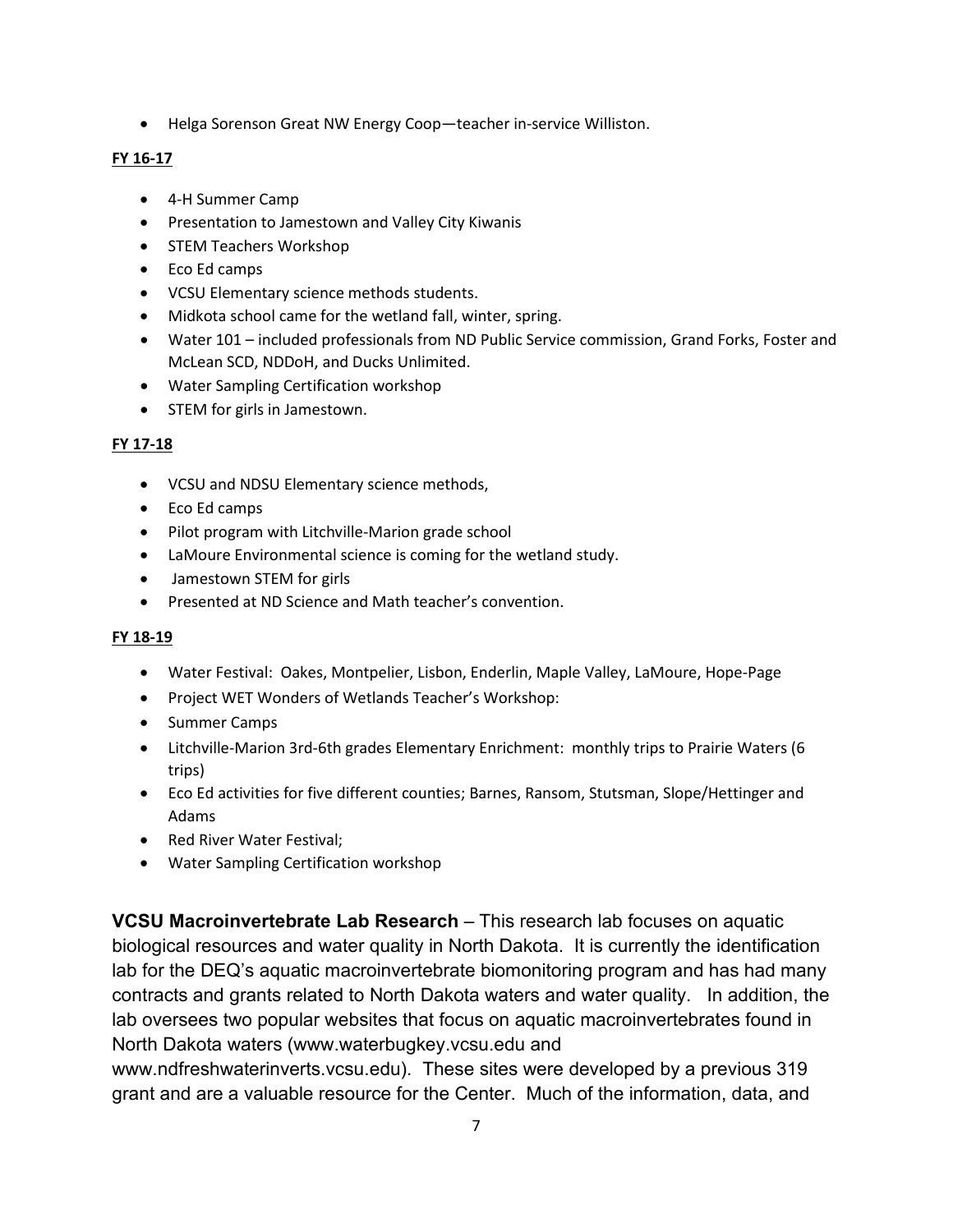even biological samples from these projects and future projects would be available for use by the other three areas of focus for the center. *This proposal does not include any direct funding for this component of the Center.* It is the responsibility of the Center Director to find research funds. In the past four years the Macroinvertebrate Lab has brought in approximately \$100,000 in grants and contracts from entities such as the North Dakota Department of Health, the North Dakota Game and Fish, and the Army Corp of Engineers. The fact that the Center and the Macroinvertebrate Lab have separate funding accounts set up with the VCSU Business Office ensures that funding will be separate.

This Center is a part of Valley City State University. The Center is housed at the former Kathryn School, an approximately 14,000 square foot facility. This building has a unique architecture which makes it very conducive to our everyday functions. It has four large rooms with an area of approximately 1800 sq. ft. each. We have turned two of the large rooms into classrooms for onsite educational activities. A third room has been converted to lab space for the VCSU Macroinvertebrate Lab. The fourth room is used primarily for storage. The building also has a large common area in the center of the building. We use this for displays and educational dioramas. We have developed educational displays on such topics as "What is Non-Point Source Pollution?", "Mussels of North Dakota Rivers", and "What is the Value of a Wetland?". Kathryn is located 17 miles south of Valley City in the beautiful Sheyenne River Valley and is within a 10 mile radius of a variety of aquatic resources including the Sheyenne River, Clausen Springs and Clausen Springs Dam, Little Yellowstone, and several large wetlands.

The Center has an advisory board to oversee its work and provide input for future directions. It meets twice a year to review the work of the Center and offer suggestions for future improvement. A list of current board members is included in the Coordination Plan of this document, section 4.1.

**3.1 Goal.** The mission of the Prairie Water Education and Research Center is to provide a site dedicated to water education, research, and management in North Dakota. In addition, there is currently much concern and emphasis on the quality of Science, Technology, Engineering, and Math (STEM) education. This Center will take an active role in addressing those concerns. An important part of this mission is to have a broad reach across the state. Although we are based in southeast North Dakota we have made a commitment to provide our services across the state. We presented our "Water 101" workshop this past spring in Bismarck for NRCS, SCD, and other professionals in that area. We have presented several workshops in Fort Yates for teachers on the Standing Rock Reservation. We have presented at the Slope /Hettinger county ECO Ed. in Regent, ND and the Adams county ECO Ed. In Hettinger,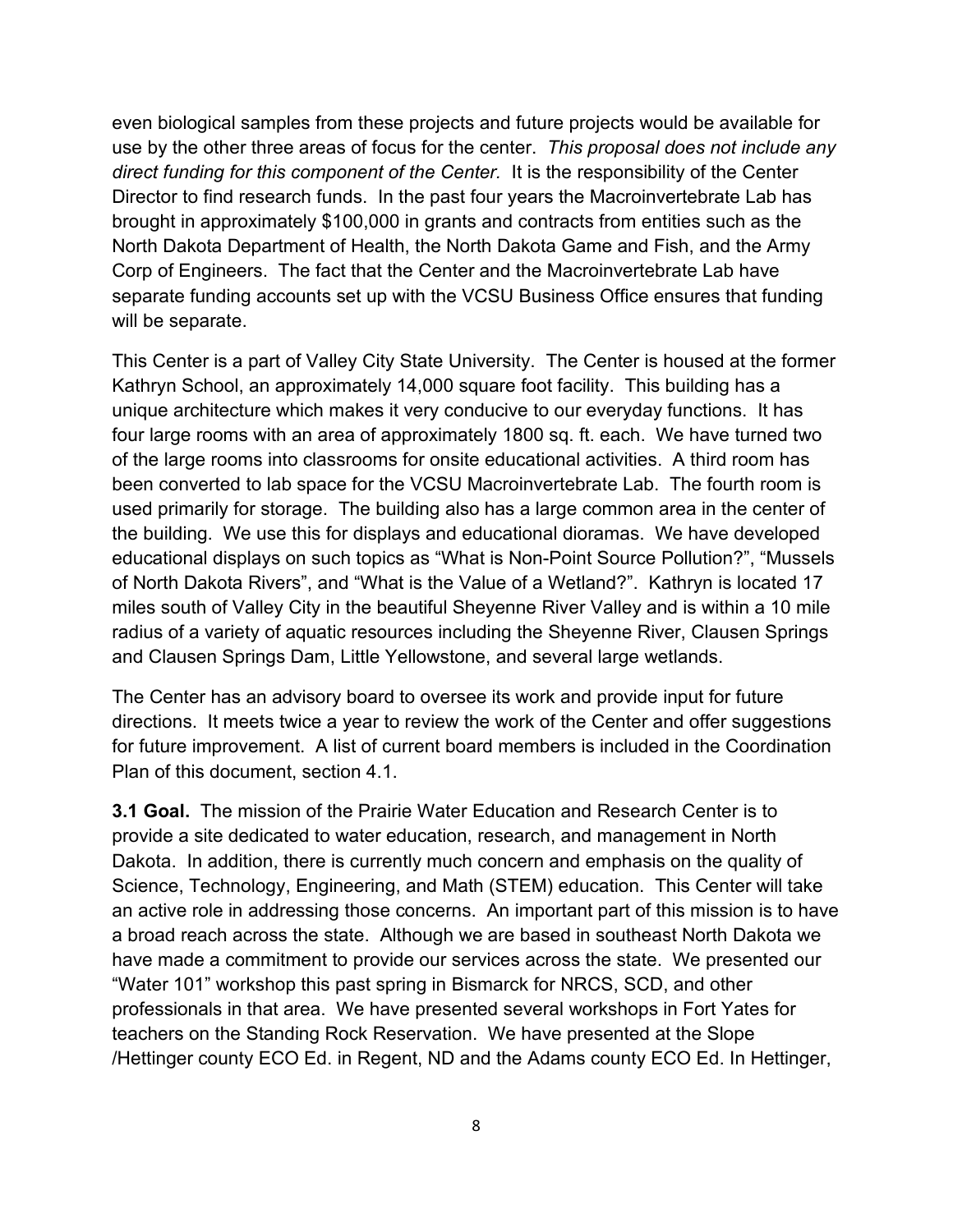ND. We have schools come from as far away as Linton and Starkweather for our onsite activities.

**3.2 Objectives/Tasks:** Specific objectives and underlying tasks for the FY 2020 Prairie Waters Education and Research Center for the period of Oct. 1, 2020 – Sept. 30, 2023 are defined in this section.

### **Objective 1. Staff, assess and monitor the success of the Center.**

Task 1. Staff the PWERC with a 42% time director, fulltime education specialist, one summer student employee, and 75% time staff person. Dr. Andre DeLorme, Professor of Biology and Director of the VCSU Macroinvertebrate Lab at VCSU, is the Director of the Center. He will receive a summer salary for 2 months from 319 funds (17% of his time) and will have 25% release time in his VCSU contract for Prairie Waters. This 25% release will be an inkind match for the project. He will be responsible for all major Center decisions and grant writing. He is also in charge of the research component of the Center.

The Education Specialist/Presenter is a fulltime position. This person is responsible for designing and delivering educational activities for student groups, developing and implementing teacher workshops, developing displays for the commons area, and day to day activities at the Center. The salary will be 75% 319 funds and 25% VCSU funds.

The Lab Manager/Presenter will oversee the day to day activities of the research lab in the Center as well as help present activities to school groups. This is a full time position with 75% of its time devoted to Prairie Waters; 50% paid by 319 funds, 25% paid by VCSU. The remaining 25% of the time is devoted to research and contract work which will be paid by research grants and contracts.

We will hire one summer student employee working approximately 400 hrs. at \$12 an hour. This would be a 0.20 FTE.

| Product:               | An effective staff of 2.37 FTE for the Center, 1.62<br>funded by 319, 0.75 funded by in kind or match from<br>VCSU.     |
|------------------------|-------------------------------------------------------------------------------------------------------------------------|
| <b>Estimated Cost:</b> | $$447,686 = $292,599$ from 319 funds; \$155,087<br>match (\$98,074 – VCSU funds; and \$57,013 - inkind<br>salary match) |

Task 2. Advertise the Center to Educators and Schools throughout North Dakota. We will use pamphlets and other mailings along with a website to make educators aware of our facility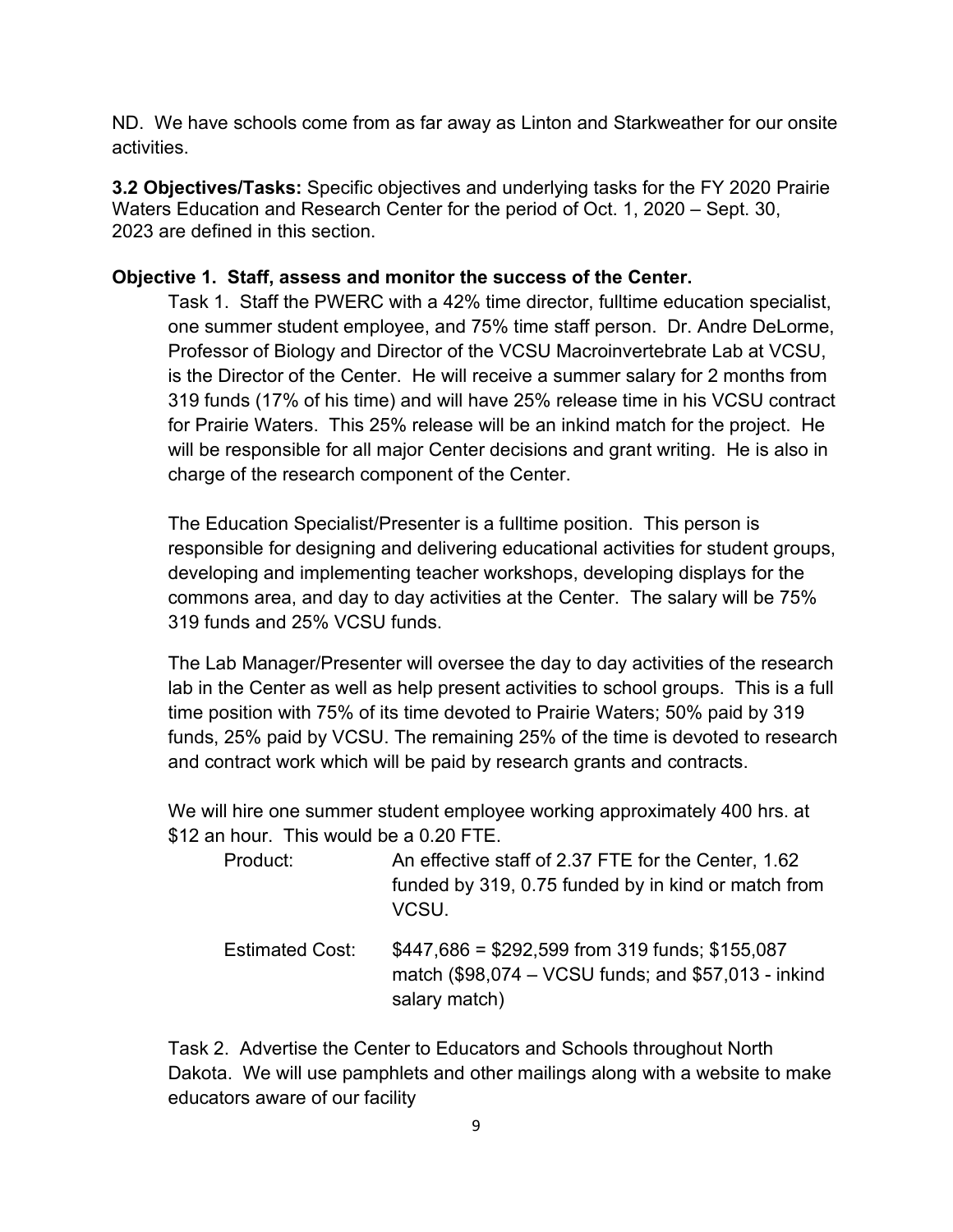| Product:        | Pamphlets and other promotional material plus |  |  |  |
|-----------------|-----------------------------------------------|--|--|--|
|                 | postage. Travel to meetings.                  |  |  |  |
| Estimated Cost: | $$1,200 - 319$ funds                          |  |  |  |

Task 3. Develop and administer assessment components. We will document all visitors to the Center to gauge the amount and type of usage the Center receives. In addition we will develop questionnaires and other assessment tools to for all workshops and educational activities.

Product: Questionnaires and documentation of usage. Estimated Cost: \$296 – 319 funds

Task 4. Advisory board. The board will meet twice yearly to oversee the workings of the Center. Many of our board members can provide inkind match for travel and participation in meetings.

Product: Travel and meeting costs. Estimated Cost:  $$550 = $0,319 \text{ funds}; $550 \text{ in kind match}$ 

#### **Objective 2. Provide educational activities for school groups.**

Task 5. Run the River Watch Program in North Dakota. We will focus on maintaining the schools we have and attract other schools with the EnviroDIY intiative. We will provide funds to partially cover the costs of travel, supplies, and hiring substitute teachers at these schools.

| Products:             | Funds for misc. supplies (calibration solutions,        |
|-----------------------|---------------------------------------------------------|
|                       | repairs, and sampling items) along with 60% of the      |
|                       | costs for transportation and hiring of substitute       |
|                       | teachers at our 8 participating schools.                |
| <b>Estimated Cost</b> | $$14,550 = $13,250$ from 319; \$1,300 In-kind match     |
|                       | (school contribution to travel and substitute teachers) |

Task 6. Start the EnviroDIY initiative. We will introduce another component to the River Watch program that involves establishing monitoring stations on their stream or river. Includes funding for stations plus travel to workshops and travel for visiting the River Watch schools to advise and help set up the stations.

Products: Equipment to set up monitoring systems. By the time this grant takes place we hope to have 6 stations located at high schools across the state. We would like to add an average of two a year plus maintain the currently operating systems. Also includes funding to attend workshops on the EnviroDIY program.

Estimated costs: \$13,000 = \$13,000 from 319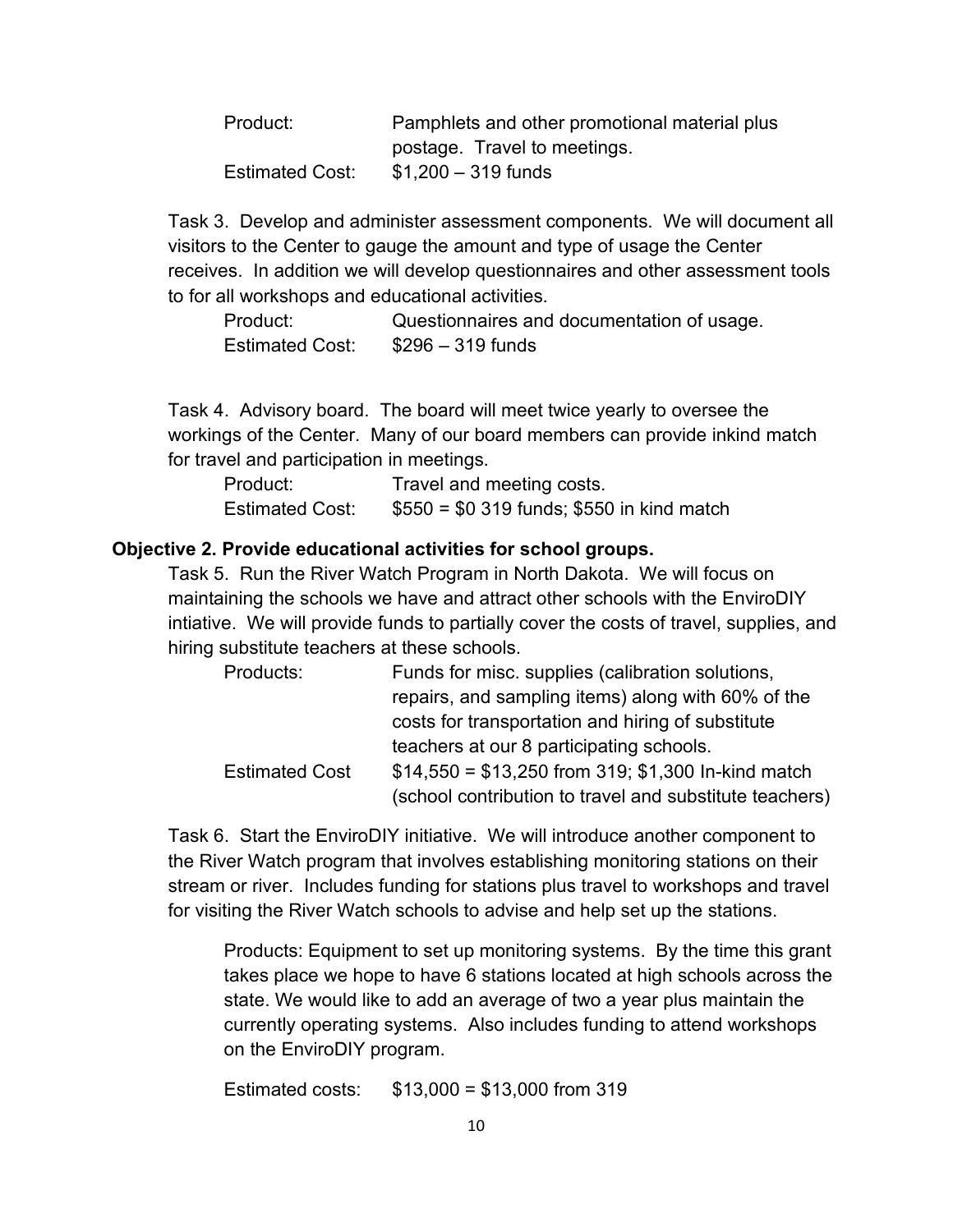Task 7. Provide onsite and outreach educational activities to North Dakota K-12 schools. Our goal is to have an annual average of 2500 - 3000 students served.

Product: For onsite activities this includes cost for local transport to area aquatic resources, materials for use in activities, and cost of transporting students to the center. Costs also cover travel for outreach activities. Estimated Cost:  $$35,850 = $22,250$  - from 319; \$13,600 In-kind match (school costs for transportation of students to center; \$3000 match from Barnes County Wildlife Federation).

#### **Objective 3. Provide Teacher training related to water issues.**

Task 8. Provide teacher training for River Watch

| Product:               | An in-depth workshop for River Watch teachers in the   |
|------------------------|--------------------------------------------------------|
|                        | summers of 2021, 2022, and 2023.                       |
| <b>Estimated Cost:</b> | $$7,600 = $5,500$ in 319 funds; \$2,100 in kind match, |
|                        | (travel costs)                                         |

Task 9. Provide teacher workshops and training for Water education to preservice and in-service teachers

- Product: We will provide at least one workshop each summer for K-12 teachers with a focus on water quality education. These workshops will take place in the summer of 2021-2023. Estimated Cost:  $$6,850 = $4,150$  from 319 funds and \$2,700 in kind
	- match.

### **Objective 4. Provide a site for Professional workshops.**

Task 10. Present workshops and training to Resource professionals.

Product: A water quality sampling certification workshop and workshops/training activities for a variety of resource professionals including soil conservation district and NRCS personnel.

#### Estimated Cost: \$2,300 – 319 funds

#### **Objective 5. House the VCSU Macroinvertebrate Research Lab.**

Task 11. Provide the space for the lab and integrate components of the research, specimens and data for example, into the educational mission of the Center.

| Product:               | Integration of VCSU Macroinvertebrate Lab into the  |
|------------------------|-----------------------------------------------------|
|                        | educational aspects of the Center.                  |
| <b>Estimated Cost:</b> | \$0. The work of the research lab will be funded by |
|                        | outside sources.                                    |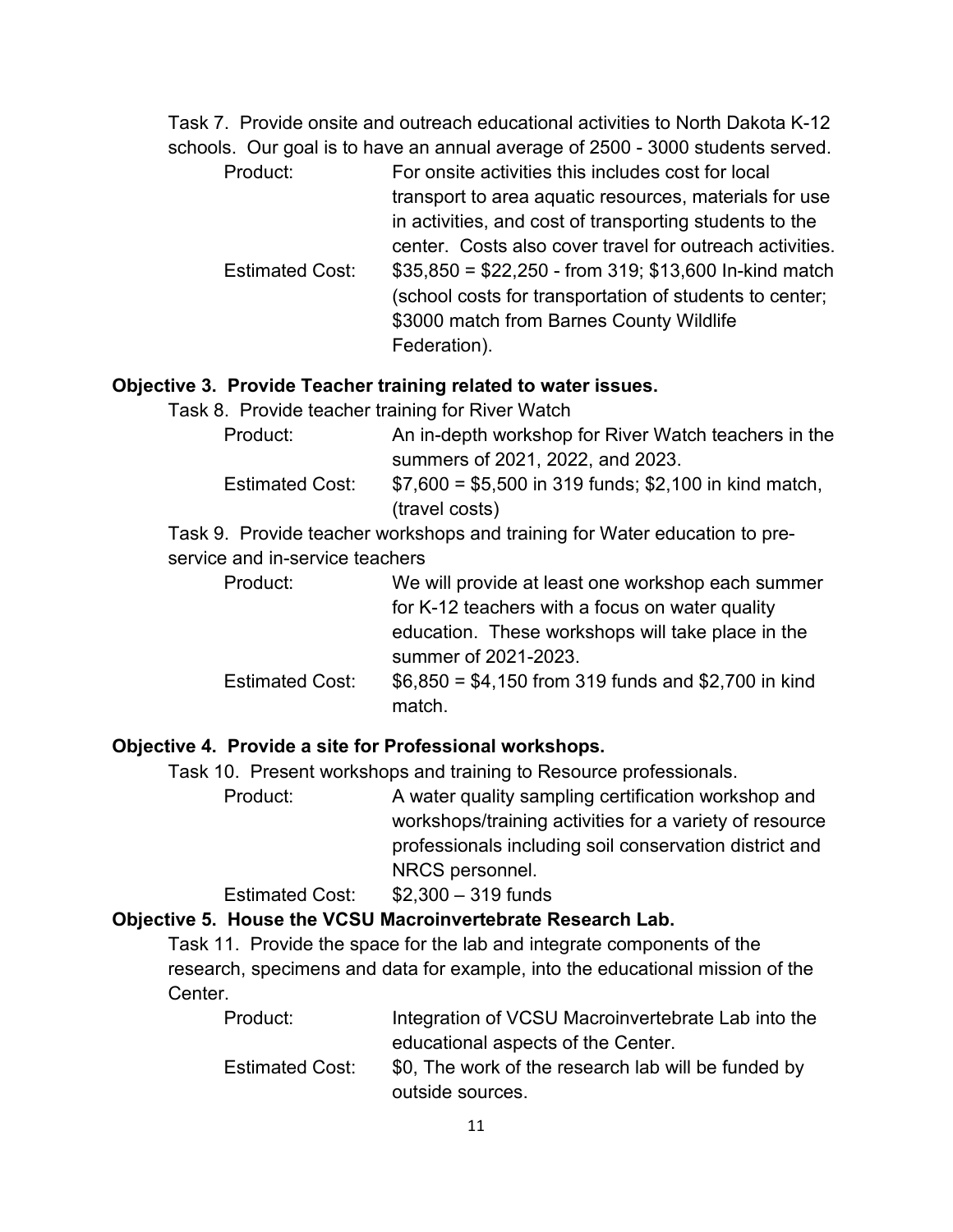**3.3** The milestone table below shows the timeline for the different tasks previously described. \*All objectives and tasks are the responsibility of Prairie Waters.

| Task/Responsible Organizations*                                                                         | Output                                                                     | Quantity<br>where<br>applicable                  | <b>FY20</b> | <b>FY21</b> | <b>FY22</b> |
|---------------------------------------------------------------------------------------------------------|----------------------------------------------------------------------------|--------------------------------------------------|-------------|-------------|-------------|
| Objective 1<br>Task 1 Staff the PWERC                                                                   | <b>Staff the Center</b>                                                    | 2.37 FTE                                         |             |             |             |
| Task 2 - Market the Center                                                                              | Identify and notify<br>potential users of the<br>Center                    | Try to bring<br>in 2 new<br>schools each<br>year |             |             |             |
| Task 3 Develop and Administer<br>assessment                                                             | Gather assessment<br>evaluation                                            |                                                  |             |             |             |
| Task 4 Put together an advisory board<br>that will meet twice a year                                    | Create a working<br>advisory board for the<br>Center                       | $8 - 10$<br>people                               |             |             |             |
| <b>Objective 2</b><br>Task 5 Supervise River Watch<br>program<br>Task 6 Expand the EnviroDIY initiative | River Watch consortium<br>in North Dakota<br>Functioning monitoring        | 8 schools<br>involved<br>8-10 schools            |             |             |             |
| with River Watch Schools<br>Task 7 Provide onsite and outreach<br>educational activities                | stations<br>On site and outreach<br>educational activities                 | $2500 - 3000$<br><b>Students</b>                 |             |             |             |
| <b>Objective 3</b><br>Task 8 Provide teacher training for<br>the River Watch program                    | Workshops for River<br>Watch participants                                  | 8 teachers +<br>possibl new                      |             |             |             |
| Task 9 Provide Teacher<br>workshops/training for pre-service<br>and in-service teachers                 | Improved teacher<br>preparation in water<br>education and NPS<br>pollution | At least one<br>each<br>summer                   |             |             |             |
| <b>Objective 4</b><br>Task 10 Provide Workshops for<br><b>Resource Personnel</b>                        | Workshops and/or<br>training for Resource<br>Personnel                     | At least one<br>each year                        |             |             |             |
| <b>Objective 5</b><br>Task 11 Integrate Research lab into<br>educational aspects of Center              | Materials and<br>information for Center<br>use                             | Continuing                                       |             |             |             |

**3.4** Valley City State University is well positioned to sponsor this program. They have made a considerable investment in the Center. VCSU has spent nearly \$100,000 renovating the Kathryn school building to make it appropriate for our mission. They cover the costs of utilities which include electricity, heating costs, internet, and other utilities. In addition, they have agreed to provide a 25% match for the Education Specialist position and the Lab manager position.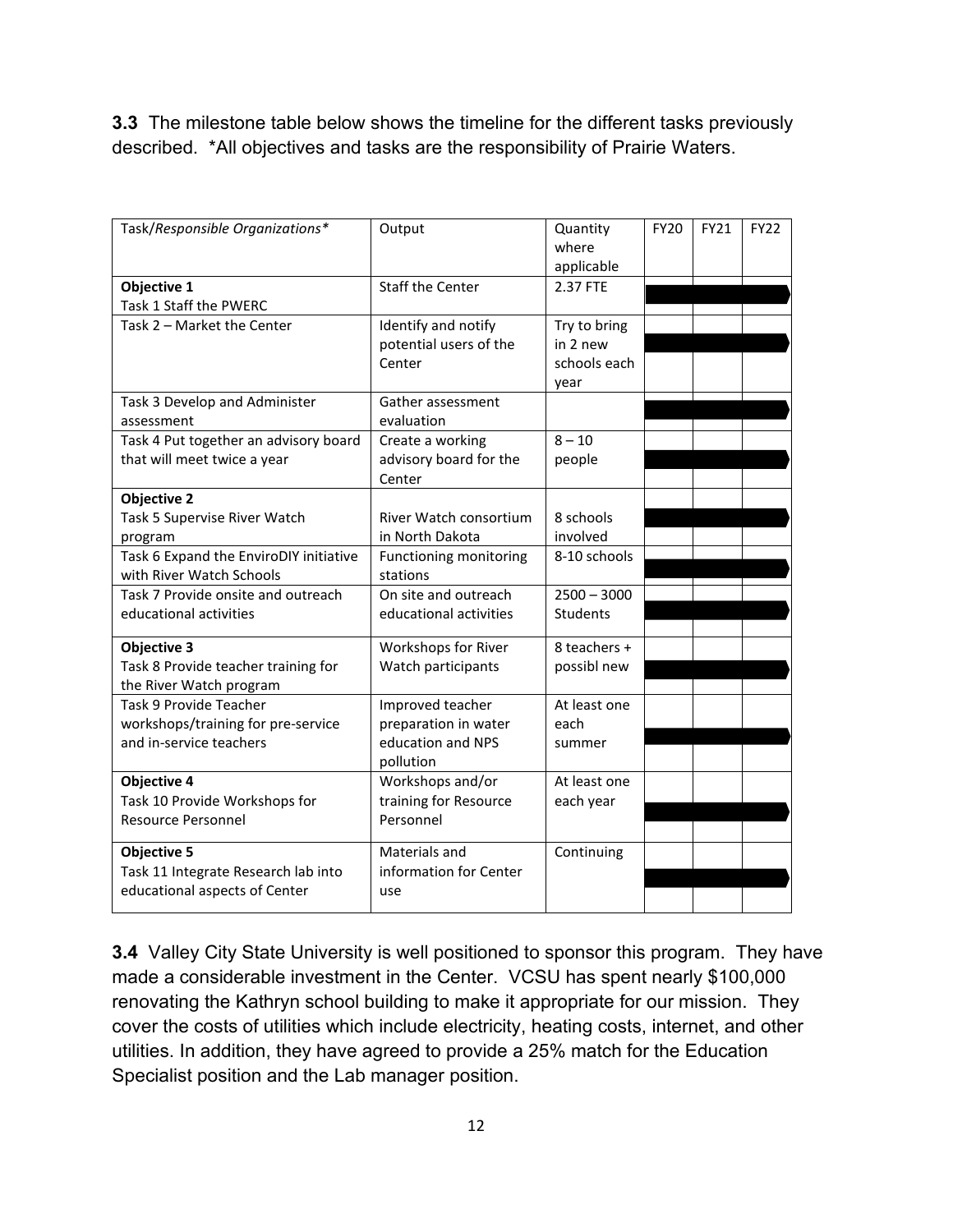Dr. Andre DeLorme is uniquely qualified to lead this project. Raised in North and South Dakota he has a natural affinity for Prairie ecosystems. Early in his career he worked as a naturalist for an Outdoor Environmental Education Center in New York state developing and presenting activities to elementary and middle school aged students. He then taught high school science for nine years, during which he spent several summers working as camp naturalist at different youth summer camps. This gives him insight into the workings of environmental education activities for youth and the needs and barriers faced by teachers in presenting environmental education activities. After obtaining his Ph.D he returned to North Dakota as a faculty member of Valley City State University and started the VCSU Macroinvertebrate Lab. This Lab has done a wide range of projects in North Dakota waters. The lab does macroinvertebrate identification contract work for the North Dakota Department of Health and other government agencies and has had a large National Institute of Health grant for the INBRE program in which they looked at heavy metals and atrazine concentrations and their effects in North Dakota rivers. In 2001 the lab performed Macroinvertebrate sampling for the Environmental Impact Statement for the federal proposed Devils Lake outlet. It also designed and implemented a website covering aquatic macroinvertebrates found in North Dakota waters (funded by a 319 grant), and completed a State Wildlife Grant to survey mussel species in North Dakota. The lab currently does Zebra Mussel sampling for the North Dakota Game and Fish and water quality sampling for the Army Corp of Engineers on Lake Ashtabula. In addition the lab houses the North Dakota Aquatic Macroinvertebrate Collection which is a valuable resource to the Center.

Bonita Roswick is our Education Specialist. She has a BS in Food Science from NDSU and later returned to school to obtain a secondary Biology teaching degree from Valley State University. She has worked as an Associate Chemist at Cargill and an Ag Statistics Enumerator for North Dakota Department of Agriculture. Bonita has brought new and fresh ideas to the Center.

Louis Wieland is our Lab Manager. He has worked in Dr. DeLorme's Macroinvertebrate lab for the past 17 years and has a wide range of experience in sampling aquatic systems. He supervises the Macroinvertebrate samples the lab does for the DEQ and has been in almost every river in the State of North Dakota. He has a great presence with the kids and does an excellent job as a presenter and trouble shooter for the Center. Louis also manages our website content at http://www.vcsu.edu/prairiewaters/.

The lab provides many experiences for undergraduate students to do research and present their findings. Over the last fifteen years 18 undergraduate students have given over 28 different poster or talk presentations at regional and national conferences. In those fifteen years the lab has brought in over \$1 million in grants and contracts to VCSU.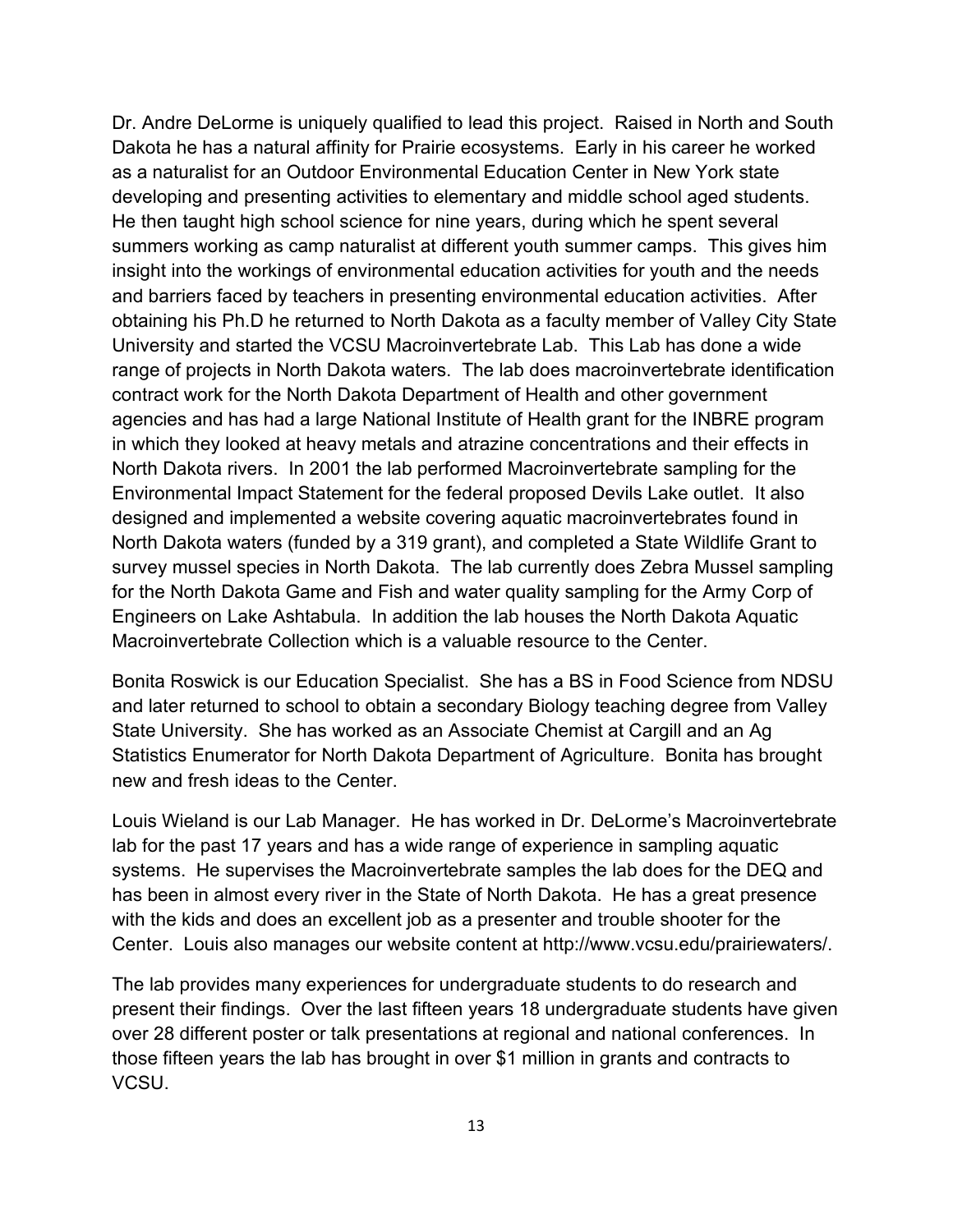### **4.0 COORDINATION PLAN**

**4.1** Valley City State University will be the sponsoring organization for this project. Dr. Andre DeLorme, Professor of Biology will be in charge of the project. Valley City State University has supplied the lab equipment, much of the furniture and presentation equipment, the North Dakota Aquatic Macroinvertebrate Collection, and the website for this project.

We have a strong record of working with other entities in delivering NPS education. We have worked closely with the River Watch program in Minnesota to develop our program. In the future we will collaborate with the International Water Institute to improve training and presentation opportunities between our River Watch and their River watch program. We work well with Tina Harding of Project Wet, a program run by the State Water Commission, to coordinate and collaborate on such things as Envirothon, an annual water festival at Prairie Waters, and Project Wet Teacher workshops. We have worked with the DEQ (formerly North Dakota Department of Health) on workshops and training for NRCS, Soil Conservation District, and other resource professionals.

As part of our coordination and assessment plan we have established an advisory board. The purpose of the board is two-fold; to oversee the Center and ensure it is run properly, and to involve representative groups in the activities of the Center. Below is a list of people who are board members and their agency or institution.

Tyler Modlin, Park Manager, Fort Ransom State Park.

Marty Egeland – North Dakota Game and Fish Outreach specialist.

Jim Collins – Department of Environmental Quality; Water Quality Division.

Wesley Wintch – Vice President of Business Affairs at Valley City State University.

Mary Lee Neilson - City Commissioner for Valley City.

Dean Strand – High School Teacher, Mayville-Portland High School

Joelle Manlove – Junior High Teacher, Valley City Public Schools

Julie Ann Racine - Lamoure County Extension Agent

Paul Fisher – Mayor of Kathryn

**4.2** A major feature of this venture is the wide-ranging support of governmental, educational, and citizen groups. As an example of this interest, the North Dakota Game and Fish Outreach/Education has given the Center several small grants to summer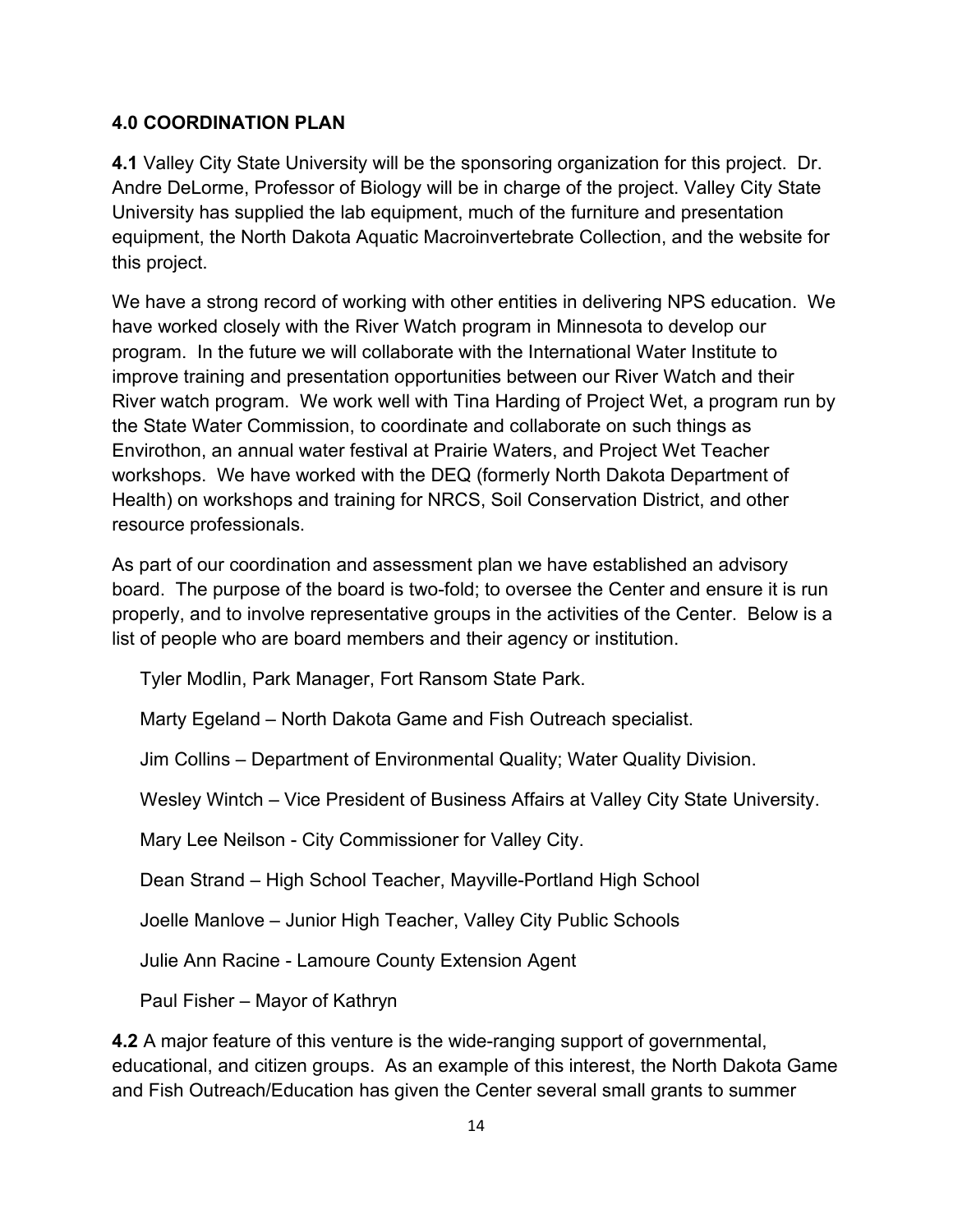students working at the Center. We worked with Lori Frank, former Barnes County Watershed Director, to facilitate and advertise our workshops to SCD and NRCS personnel. In the spring of 2014 we received a grant from the North Dakota Resources Trust to integrate a Wetlands activity in our curriculum. Through this grant we are bringing in five high schools to learn about wetlands. They will make three visits, one in the fall, one in the winter, and one in the spring to see the seasonal differences in wetlands. We have been fortunate in that we were able to collaborate with Jennifer Jewett from the Fish and Wildlife Service to prepare and present this activity. The Barnes County Wildlife Federation has been kind enough to donate \$1000 per year for the purchase of waders for our programs. These are all examples of the support we receive from other entities.

**4.3** The Center has a history of working with existing educational activities, several of which are currently supported by 319 funds. As stated earlier we have worked with Project Wet in presenting teacher workshops, running a water festival, and working together on the aquatic component for the Envirothon, another 319 supported program. We have worked with several county ECO Ed groups. Our education specialist, Bonita, is a member of the Coalition for Conservation and Environmental Education (C2E2). We also work with a variety of government agencies such as SCD's, the NRCS, the DEQ, the ND Game and Fish, and the National Fish and Wildlife Service to facilitate training and improve our educational activities.

As stated earlier in this proposal, our goal is not to replace these activities or entities listed above, it is to help strengthen them and act as an instrument to help increase their distribution.

These relationships and connections will be important as this program moves forward. We realize that 319 funds are getting scarce and so we tried to make our budget as lean as possible. We anticipate that we will need to generate a variety of small grants to help cover some of the supplies and equipment we will need to continue our program.

**4.4** The Center does not duplicate the activities of any other Center in the area. In fact we believe that there is no other Center in the state that has the focus we have with a building and location dedicated specifically to water issues education.

### **5.0 EVALUATION AND MONITORING PLAN**

**5.1** We use both formative and summative assessments as part of our evaluation process. Our formative assessments take place on an ongoing basis and allow us to gauge our success and make needed changes as we go. To accomplish this all clientele are given an opportunity to fill out comment forms and evaluation forms. We have forms for teachers, students and workshop participants to fill out. These forms are read by staff personnel, discussed, acted upon, and then summarized in a final report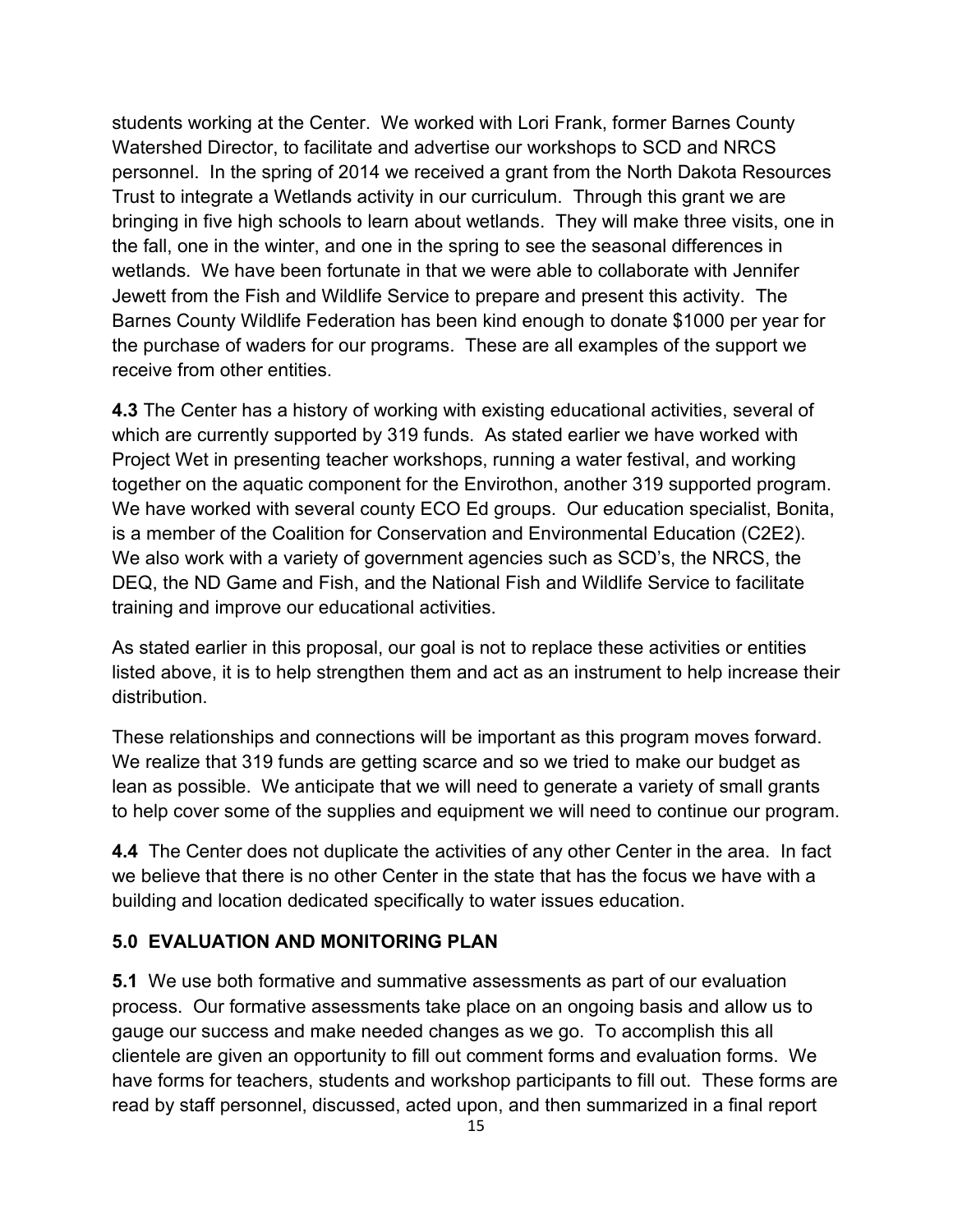which becomes part of our summative assessment. Our summative assessment will take place once a year and will involve an overall examination of the Center. Each year we prepare a report on the progress of the Center. This report includes an overview of the total number of K-12 students that have used the center, the total number of teachers who have undergone some type of training, the number of professionals that have taken part in a workshop at the site, the number of VCSU students involved in the Center either through research or as education majors, and research activities carried out. In addition, an expense report detailing the money received by the Center and the expenses of the Center will be prepared.This data is collected, reviewed, and discussed by the Center Staff. A compilation of this data will be presented to major funding sources, the Vice President of Academic Affairs at VCSU, and the Advisory board. The Director will receive feedback from these entities and implement any needed changes.

### **6.0 BUDGET**

**6.1** See the attached tables for our budget. To attempt to have as smooth a transition as possible from the old grant to a new grant we will start our funding year on October 1<sup>st</sup> and end on September 31. Raises are calculated at 2.5% the first year and 3% for the second and third year. Here is a brief detail of our matching funds:

- VCSU money match Valley City State University has agreed to pay 25% of the Education Specialist position and the Lab Manager position. Over the 33 months of the grant this comes to \$98,074.
- Barnes County Wildlife donates \$1000 per year to the Center for the purchase of Waders.
- Building match VCSU is covering all costs of leasing and maintaining the Center. As a match we are using the projected value of the building on a square foot basis. This value in the Valley City area would be approximately \$10 per square foot per year (see attached letter). The building has an area of approximately 14,000 square feet, however a portion of this will be used by the VCSU Macroinvertebrate lab so we will only use 9,000 sq. ft. of the square footage for our match. Calculating 9,000 sq. ft. times \$10 per sq. ft. gives us a match of \$90,000 per year. In our budget table we only put in the amount needed to cover the 40% match, a total of \$84,663.
- VCSU inkind salary match This includes the 25% salary inkind for Dr. DeLorme's salary. His contract at VCSU calls for 25% commitment to Prairie Waters during the academic school year. We place the value at \$57,013.
- Other inkind this is inkind matching of the expenses by the schools, board members, and workshop participants. For the River Watch program, it is 40% of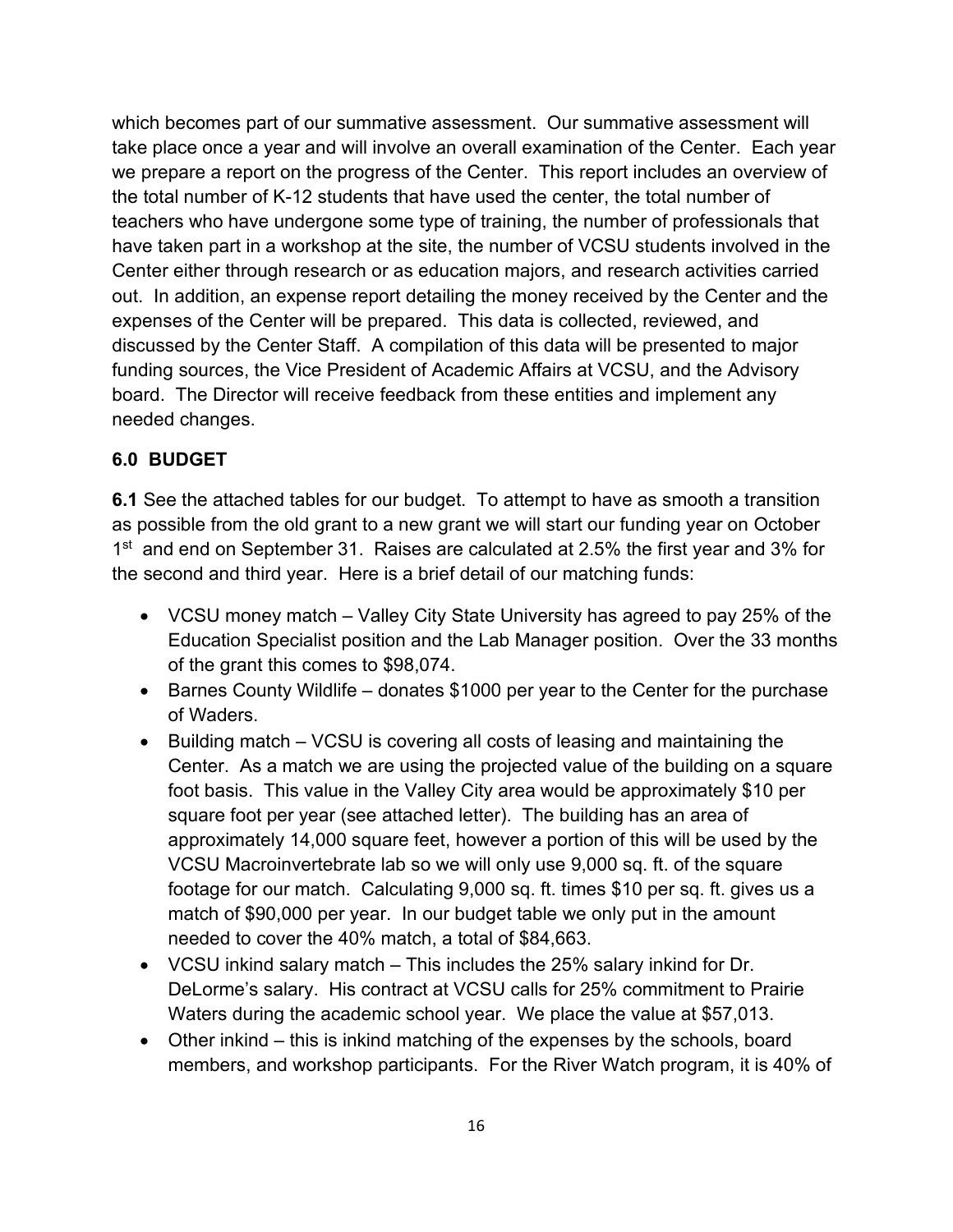their costs and for school groups coming to the centers it is their travel cost. We are conservatively estimating this as a total of \$17,250.

# **Budget Tables for Prairie Water Education and Research Center**

**Part 1 – Funding sources – The funds for this project will be used for 33 month period of time spread over four fiscal years. Funding will start Oct. 1, 2020 and continue through to June 30, 2023.**

|                                                     | <b>FY 20</b> | <b>FY 21</b> | <b>FY22</b> | <b>Total</b> |
|-----------------------------------------------------|--------------|--------------|-------------|--------------|
| <b>FY2020</b><br><b>Section 319</b><br><b>Funds</b> | \$104,030    | \$144,458    | \$141,512   | \$390,000    |
| <b>State and</b><br>Local match:<br>1) VCSU salary  | \$25,984     | \$35,512     | \$36,578    | \$98,074     |
| match<br>2) Building Match                          | \$28,221     | \$28,221     | \$28,221    | \$84,663     |
| 3) VCSU Inkind<br>salary match                      | \$6,115      | \$25,073     | \$25,825    | \$57,013     |
| 4) Participating                                    |              |              |             |              |
| schools/Advisory<br>Board match                     | \$5,950      | \$7,150      | \$7,150     | \$20,250     |
| <b>Subtotals</b>                                    | \$66,270     | \$95,956     | \$97,774    | \$260,000    |
| <b>Totals</b>                                       | \$170,300    | \$240,414    | \$239,286   | \$650,000    |